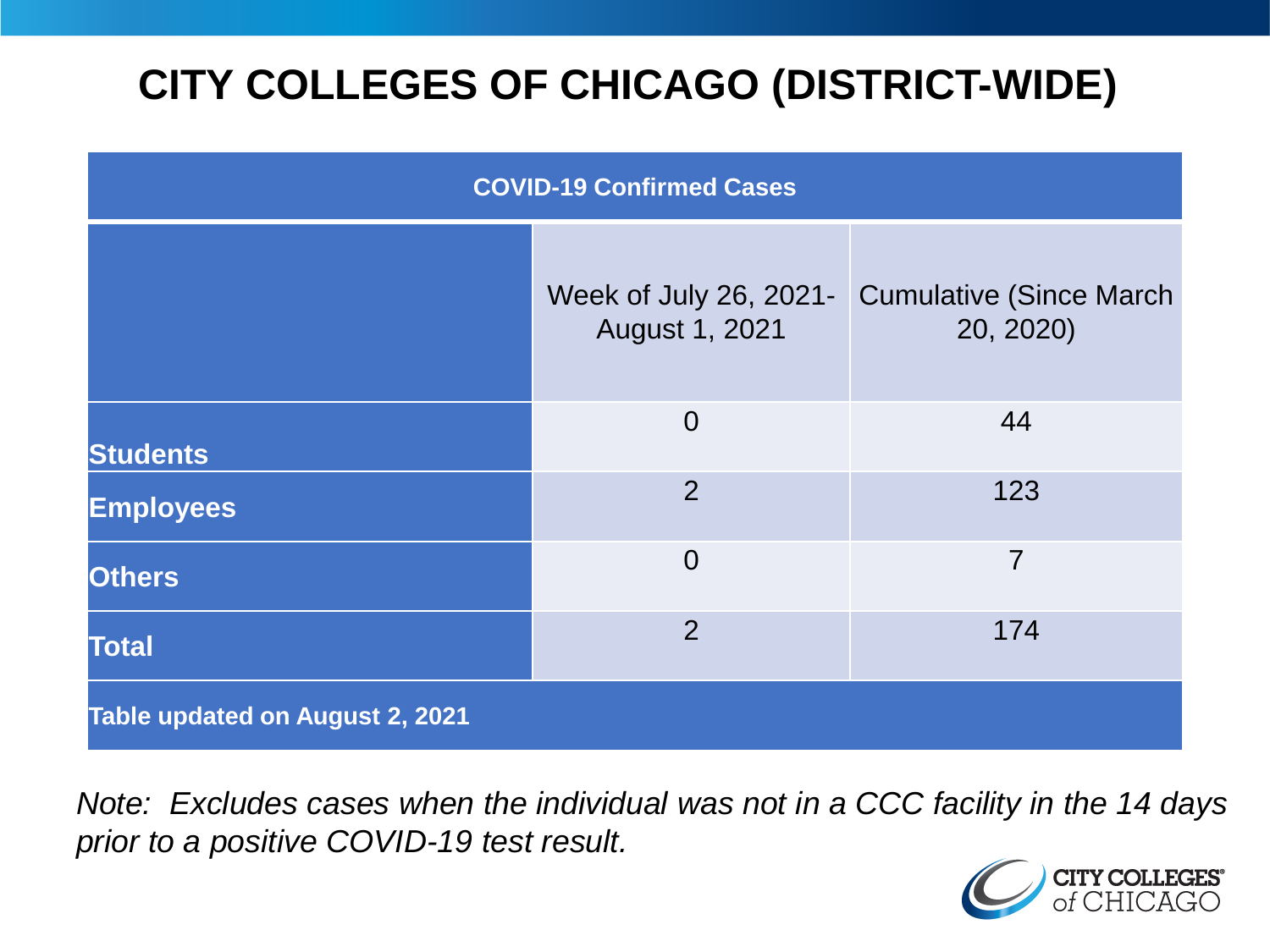### **DALEY COLLEGE**

| <b>COVID-19 Confirmed Cases</b> |                                          |                                              |
|---------------------------------|------------------------------------------|----------------------------------------------|
|                                 | Week of July 26, 2021-<br>August 1, 2021 | <b>Cumulative (Since March)</b><br>20, 2020) |
| <b>Students</b>                 | $\overline{0}$                           | $\overline{0}$                               |
| <b>Employees</b>                | 1                                        | 18                                           |
| <b>Others</b>                   | $\overline{0}$                           | 1                                            |
| <b>Total</b>                    | 1                                        | 19                                           |
| Table updated on August 2, 2021 |                                          |                                              |

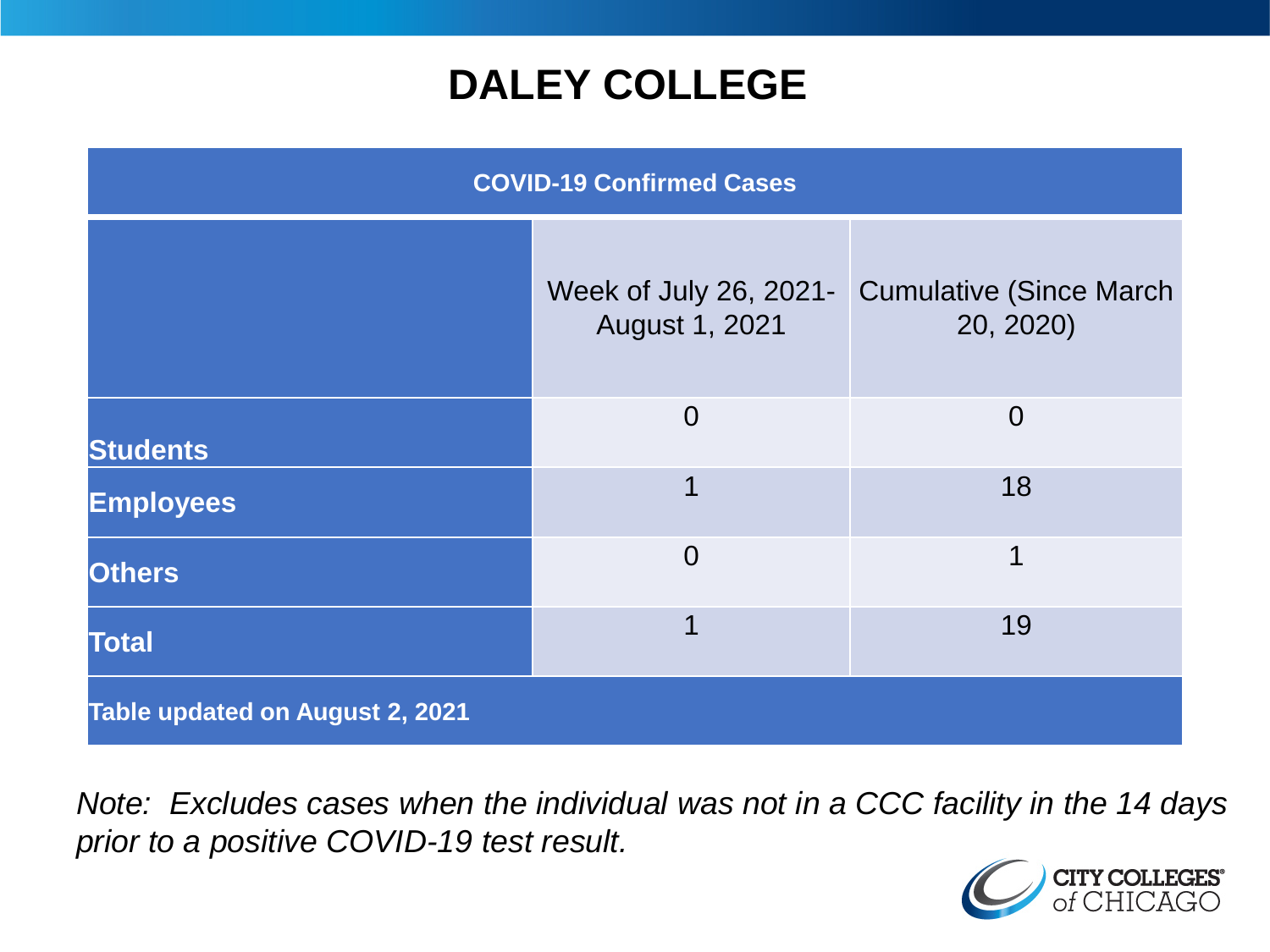### **HAROLD WASHINGTON COLLEGE**

| <b>COVID-19 Confirmed Cases</b> |                                                 |                                              |
|---------------------------------|-------------------------------------------------|----------------------------------------------|
|                                 | Week of July 26, 2021-<br><b>August 1, 2021</b> | <b>Cumulative (Since March)</b><br>20, 2020) |
| <b>Students</b>                 | $\overline{0}$                                  | 8                                            |
| <b>Employees</b>                | $\Omega$                                        | 11                                           |
| <b>Others</b>                   | $\overline{0}$                                  | $\overline{2}$                               |
| <b>Total</b>                    | $\Omega$                                        | 21                                           |
| Table updated on August 2, 2021 |                                                 |                                              |

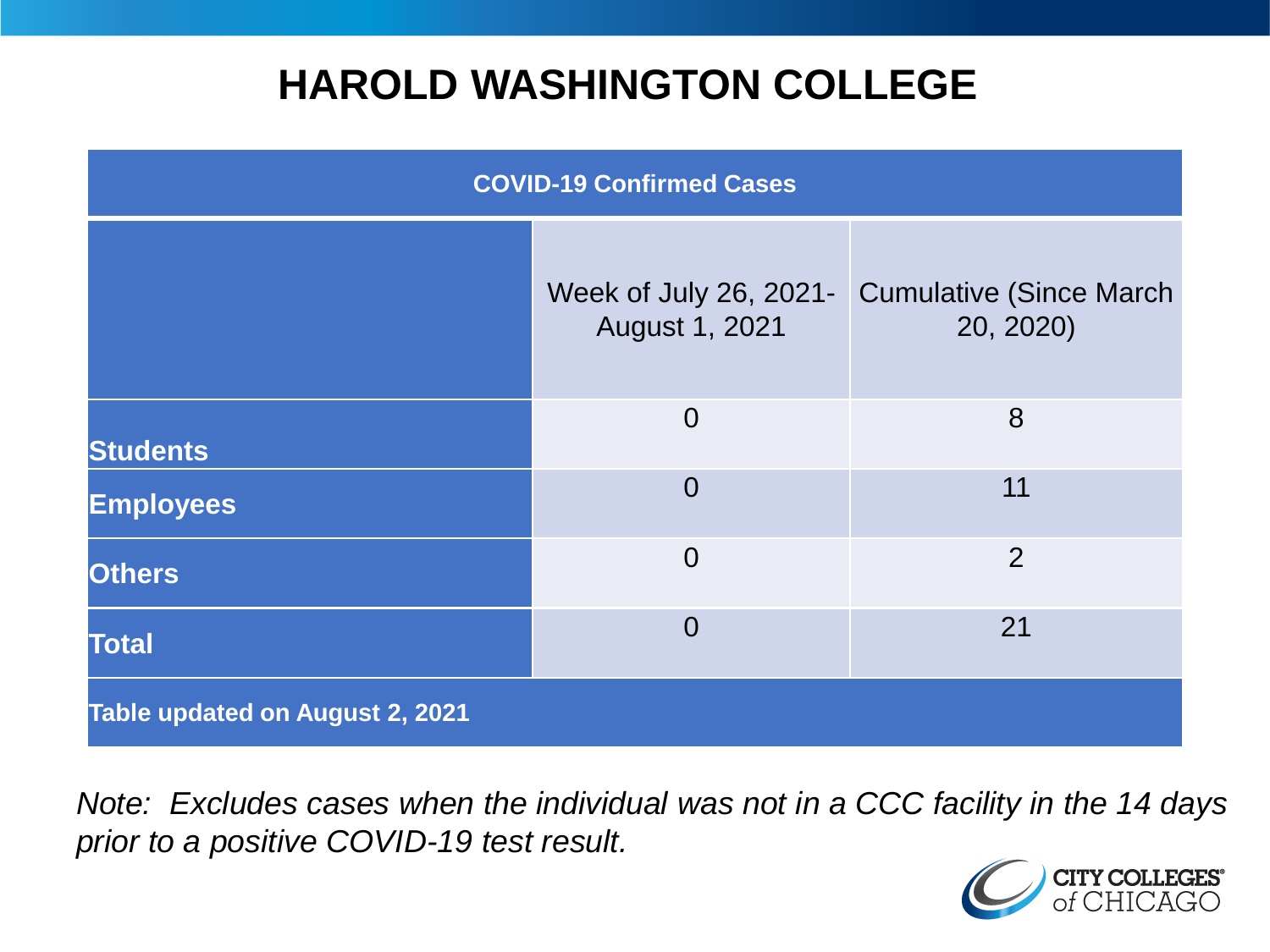## **KENNEDY-KING COLLEGE**

| <b>COVID-19 Confirmed Cases</b> |                                          |                                              |
|---------------------------------|------------------------------------------|----------------------------------------------|
|                                 | Week of July 26, 2021-<br>August 1, 2021 | <b>Cumulative (Since March)</b><br>20, 2020) |
| <b>Students</b>                 | $\overline{0}$                           | 7                                            |
| <b>Employees</b>                | 1                                        | 18                                           |
| <b>Others</b>                   | $\overline{0}$                           | 1                                            |
| <b>Total</b>                    | 1                                        | 26                                           |
| Table updated on August 2, 2021 |                                          |                                              |

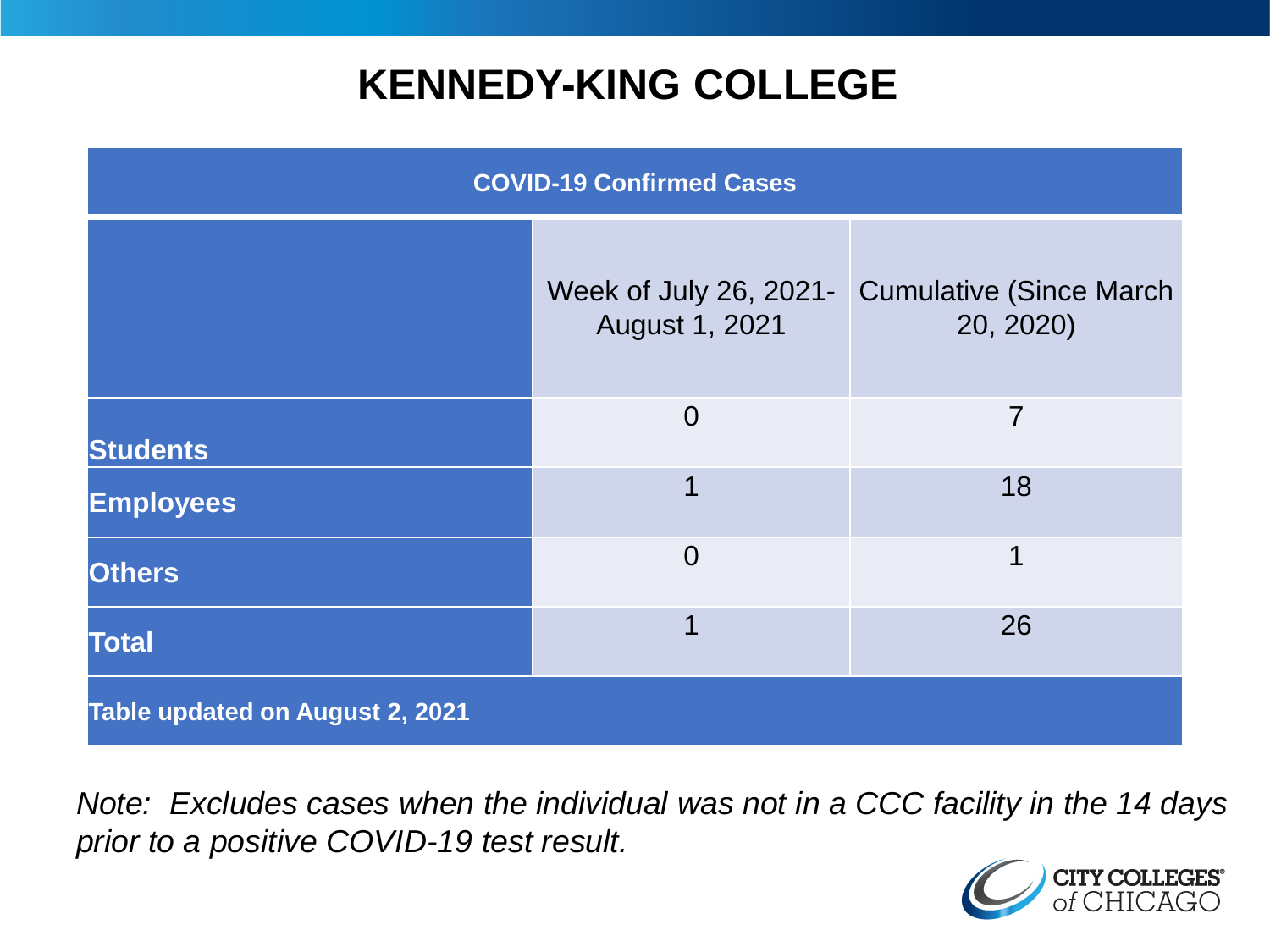# **MALCOLM X COLLEGE**

| <b>COVID-19 Confirmed Cases</b> |                                          |                                              |
|---------------------------------|------------------------------------------|----------------------------------------------|
|                                 | Week of July 26, 2021-<br>August 1, 2021 | <b>Cumulative (Since March)</b><br>20, 2020) |
| <b>Students</b>                 | $\overline{0}$                           | 21                                           |
| <b>Employees</b>                | $\overline{0}$                           | 25                                           |
| <b>Others</b>                   | $\overline{0}$                           | 1                                            |
| <b>Total</b>                    | $\overline{0}$                           | 47                                           |
| Table updated on August 2, 2021 |                                          |                                              |

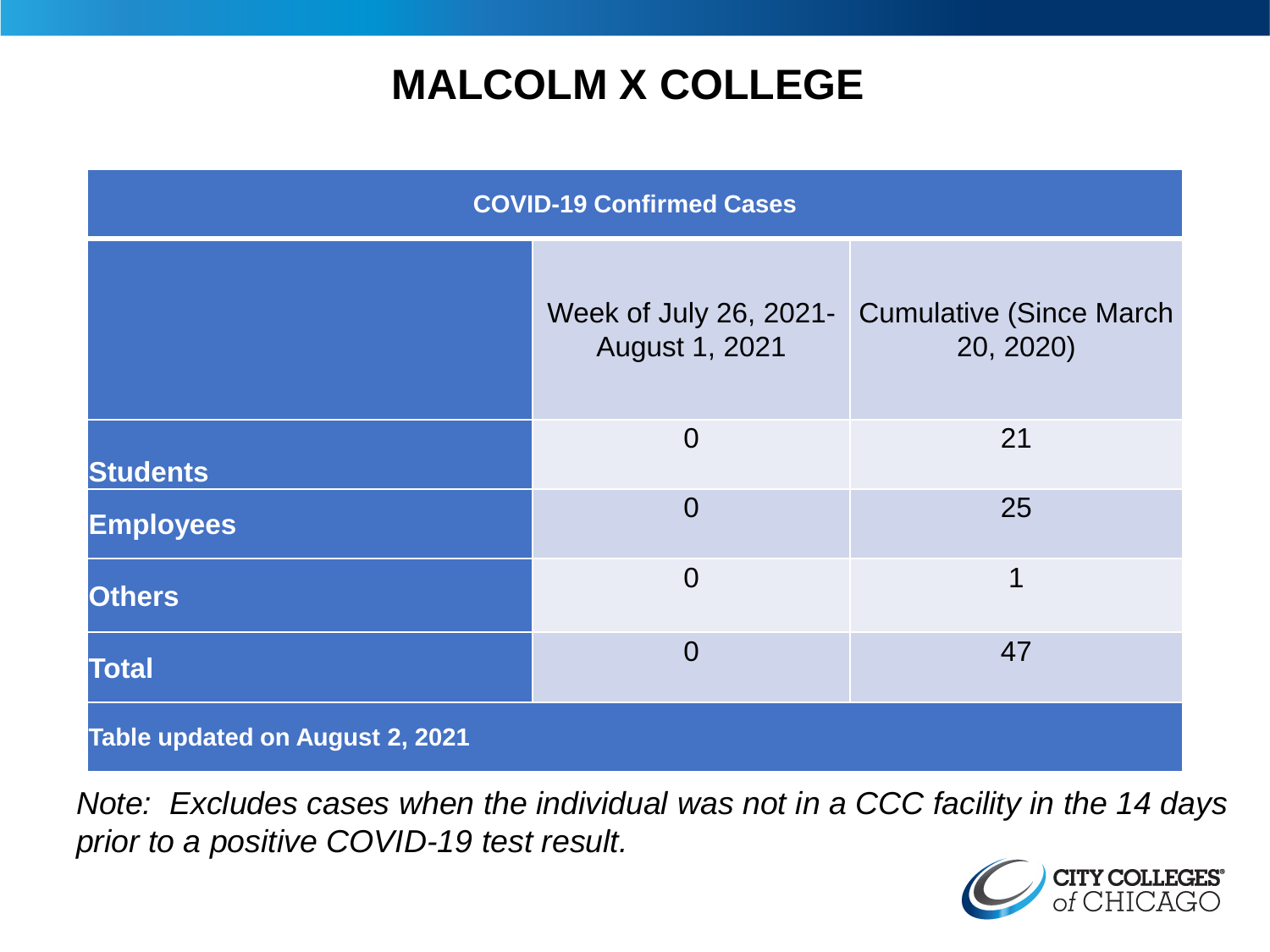# **OLIVE-HARVEY COLLEGE**

| <b>COVID-19 Confirmed Cases</b> |                                          |                                              |
|---------------------------------|------------------------------------------|----------------------------------------------|
|                                 | Week of July 26, 2021-<br>August 1, 2021 | <b>Cumulative (Since March)</b><br>20, 2020) |
| <b>Students</b>                 | $\overline{0}$                           | 2                                            |
| <b>Employees</b>                | $\Omega$                                 | 20                                           |
| <b>Others</b>                   | $\overline{0}$                           | $\overline{0}$                               |
| <b>Total</b>                    | $\overline{0}$                           | 22                                           |
| Table updated on August 2, 2021 |                                          |                                              |

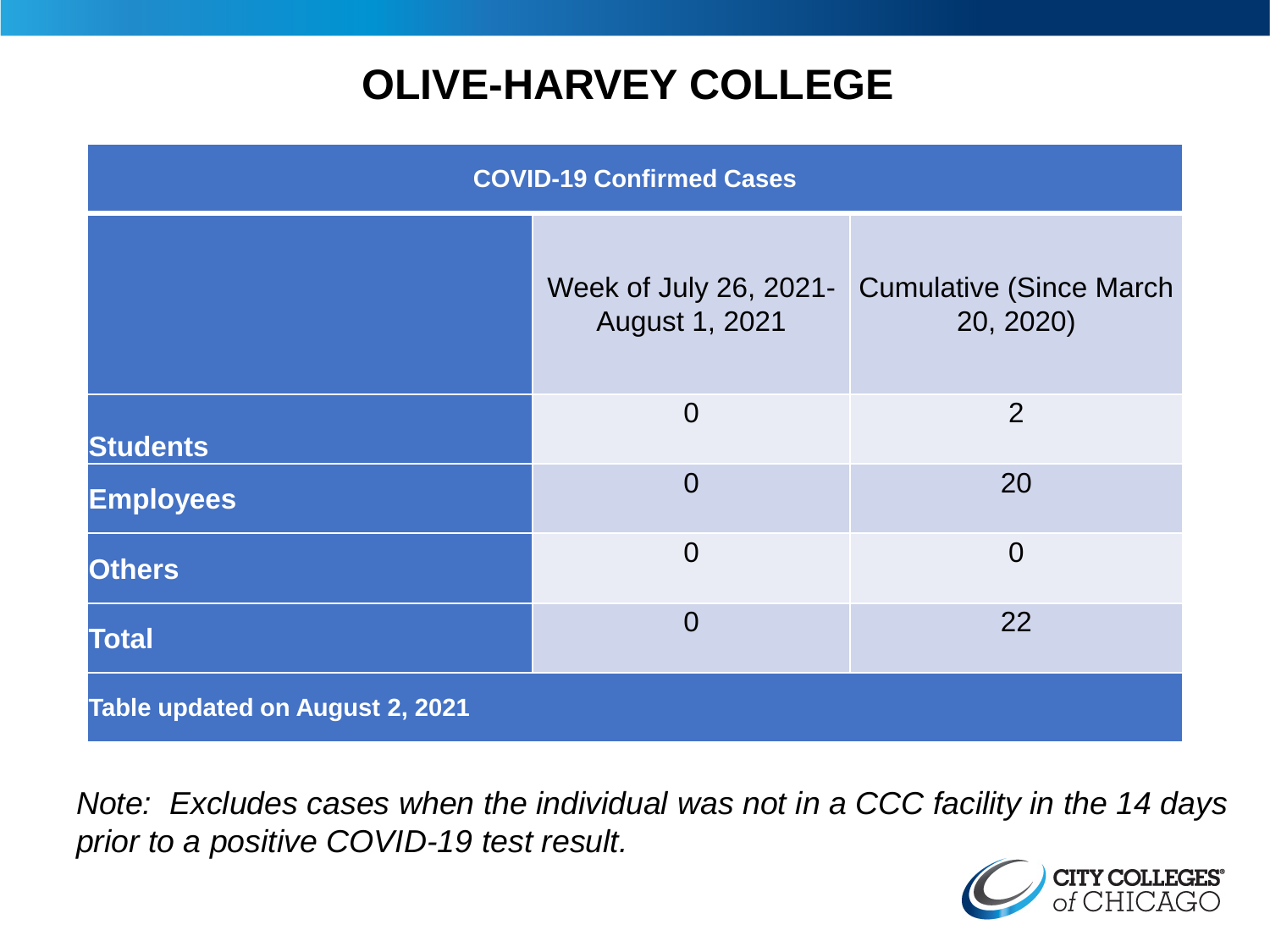### **TRUMAN COLLEGE**

| <b>COVID-19 Confirmed Cases</b> |                                          |                                              |
|---------------------------------|------------------------------------------|----------------------------------------------|
|                                 | Week of July 26, 2021-<br>August 1, 2021 | <b>Cumulative (Since March)</b><br>20, 2020) |
| <b>Students</b>                 | $\overline{0}$                           | 5                                            |
| <b>Employees</b>                | $\overline{0}$                           | 18                                           |
| <b>Others</b>                   | $\overline{0}$                           | $\overline{0}$                               |
| <b>Total</b>                    | $\overline{0}$                           | 23                                           |
| Table updated on August 2, 2021 |                                          |                                              |

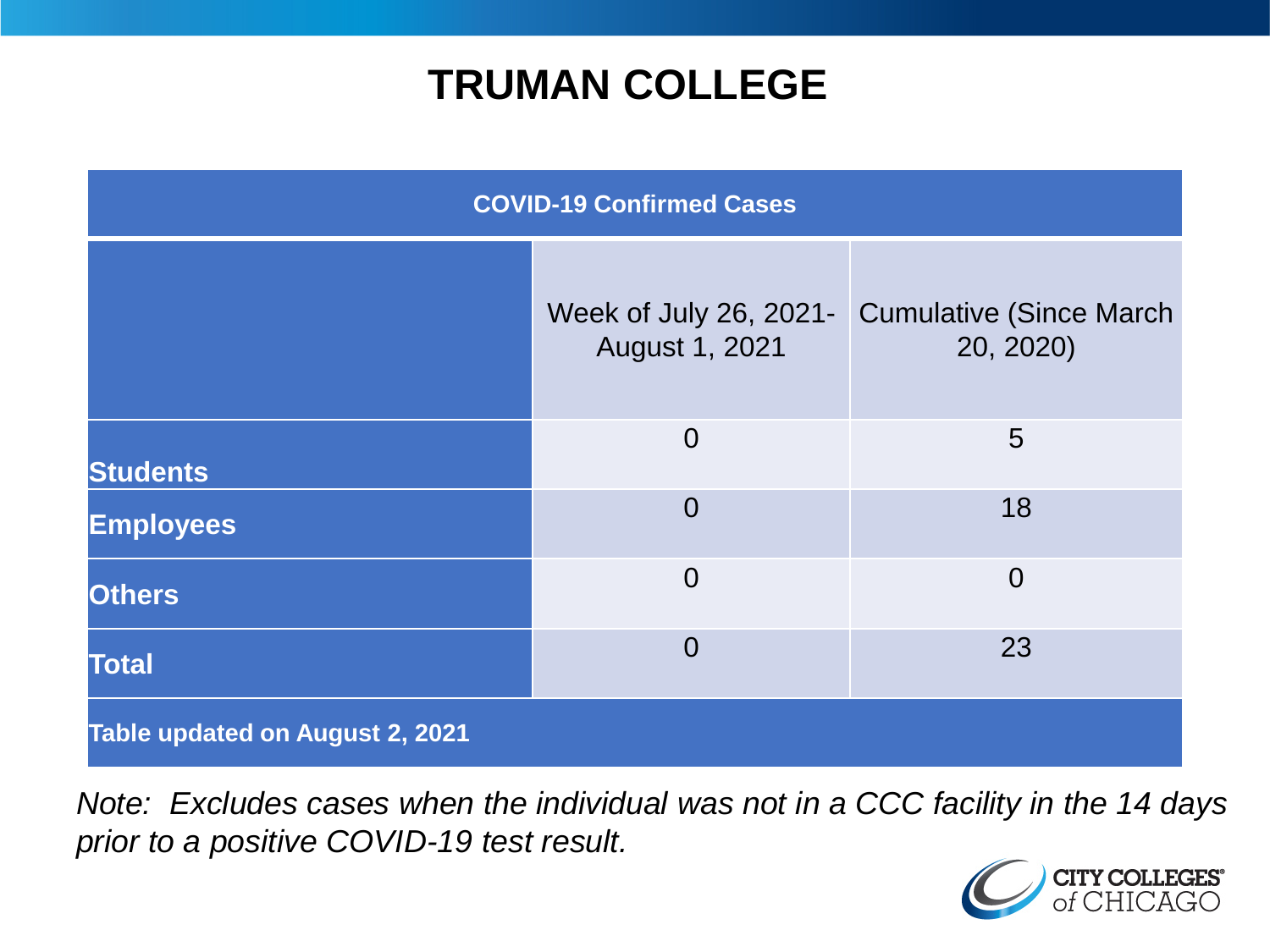## **WRIGHT COLLEGE**

| <b>COVID-19 Confirmed Cases</b> |                                          |                                              |
|---------------------------------|------------------------------------------|----------------------------------------------|
|                                 | Week of July 26, 2021-<br>August 1, 2021 | <b>Cumulative (Since March)</b><br>20, 2020) |
| <b>Students</b>                 | $\overline{0}$                           | 1                                            |
| <b>Employees</b>                | $\overline{0}$                           | 13                                           |
| <b>Others</b>                   | $\overline{0}$                           | $\overline{0}$                               |
| <b>Total</b>                    | $\overline{0}$                           | 14                                           |
| Table updated on August 2, 2021 |                                          |                                              |